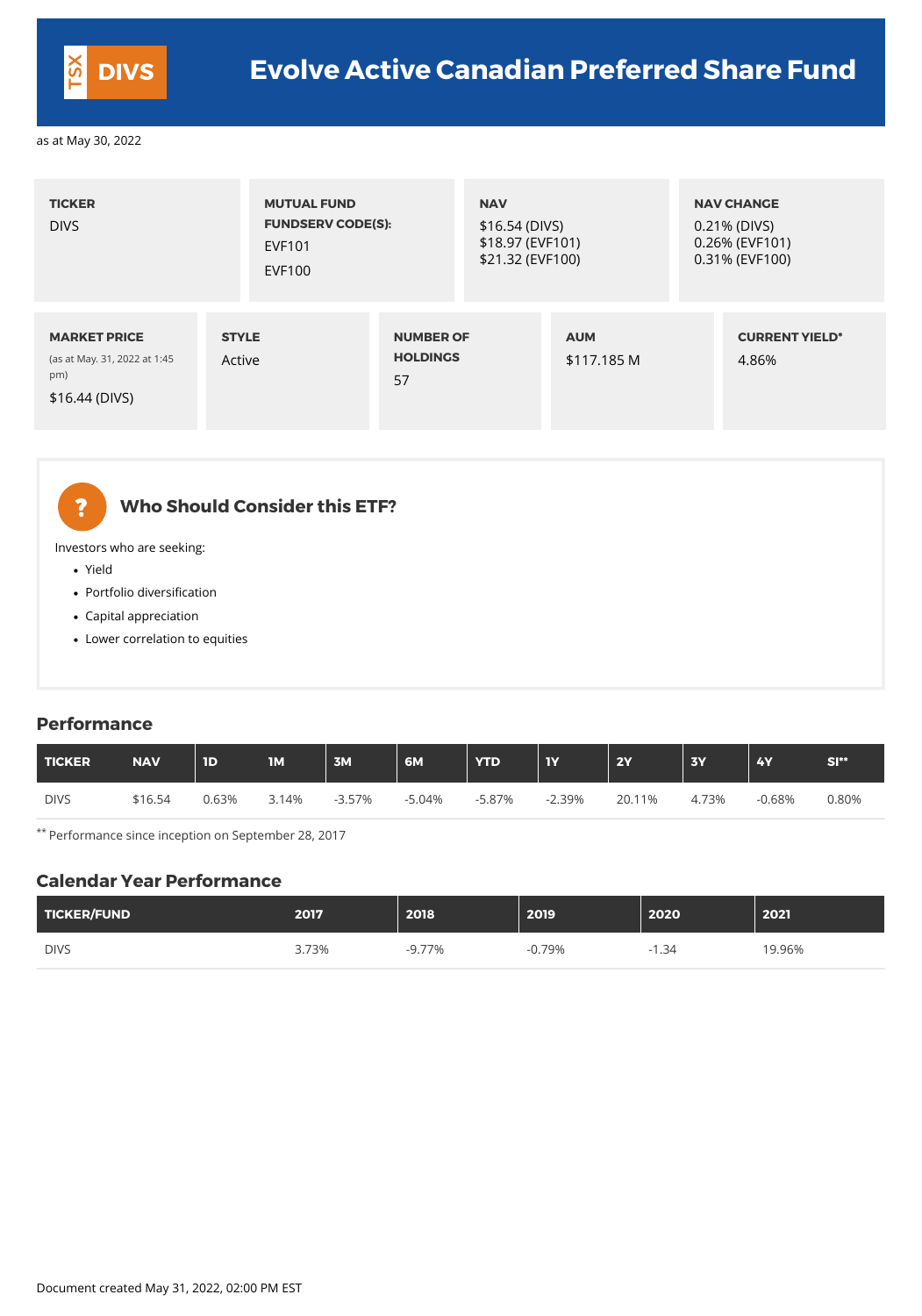## **Historical Prices (\$) - DIVS**

As at May 30, 2022



#### **Cumulative Total Return (%) - DIVS**

As at May 30, 2022



Document created May 31, 2022, 02:00 PM EST

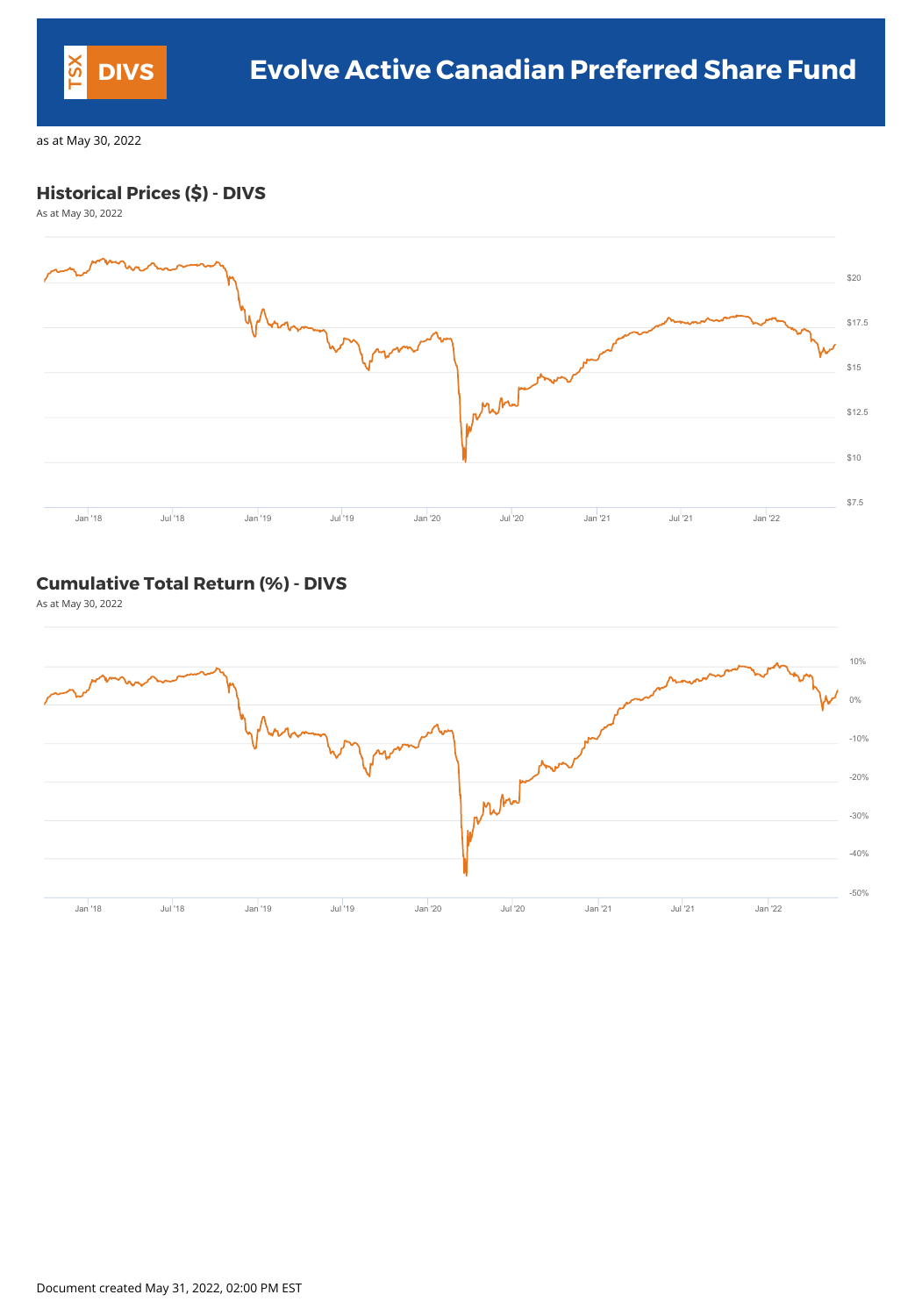#### **Fund Details**

| <b>CUSIP</b>                                                                                                                                                                  | <b>TICKER</b>                            | <b>LISTING EXCHANGE</b>                                |
|-------------------------------------------------------------------------------------------------------------------------------------------------------------------------------|------------------------------------------|--------------------------------------------------------|
| 30052A101                                                                                                                                                                     | <b>DIVS</b>                              | Toronto Stock Exchange (TSX)                           |
| <b>INCEPTION DATE</b><br>September 28, 2017 (DIVS)<br>April 23, 2019 (EVF101)<br>April 23, 2019 (EVF100)                                                                      | <b>CURRENCY</b><br><b>CAD</b>            | <b>REGISTERED INVESTMENT ELIGIBILITY</b><br>Yes        |
| <b>STYLE</b>                                                                                                                                                                  | <b>SUB-ADVISOR</b>                       | <b>ASSET CLASS</b>                                     |
| Active                                                                                                                                                                        | Addenda Capital                          | <b>Preferred Shares</b>                                |
| <b>MANAGEMENT FEE</b><br>0.65% (plus applicable sales taxes)<br>(DIVS)<br>0.65% (plus applicable sales taxes)<br>(EVF101)<br>0.65% (plus appplicable sales taxes)<br>(EVF100) | <b>DISTRIBUTION FREQUENCY</b><br>Monthly | <b>FUNDSERV CODE</b><br><b>EVF101</b><br><b>EVF100</b> |

#### **CLASS A TRAILER**

0.75% (plus applicable sales taxes)

Document created May 31, 2022, 02:00 PM EST

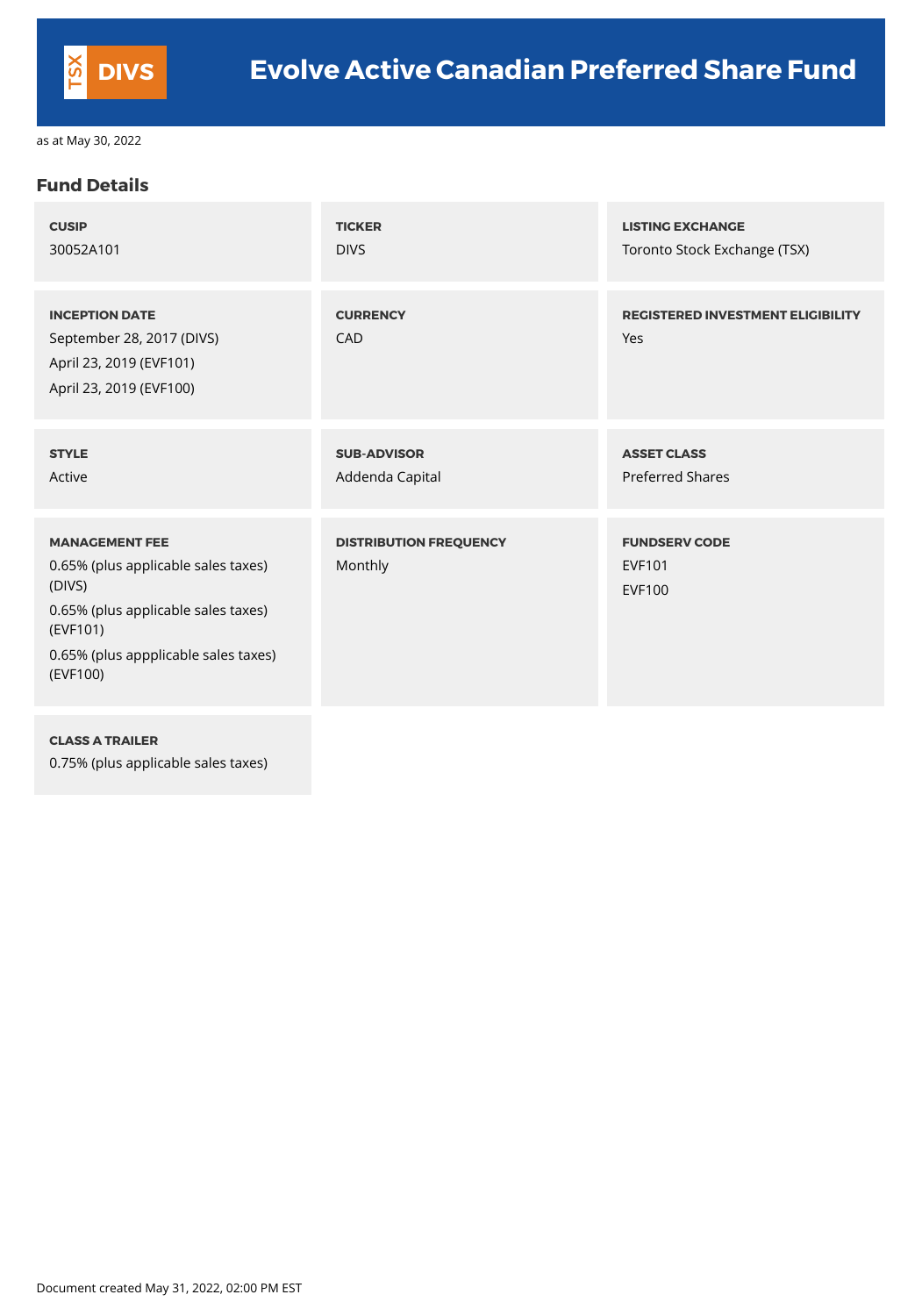## **Top 10 Holdings**

As at May 30, 2022

| <b>NAME</b>                           | <b>WEIGHT</b> | <b>TICKER</b>        | <b>SECTOR</b>    | <b>COUNTRY</b> |
|---------------------------------------|---------------|----------------------|------------------|----------------|
| Enbridge Inc                          | 4.78%         | <b>ENB/FK CN PFD</b> | Energy           | <b>CANADA</b>  |
| Canadian Imperial Bank of<br>Commerce | 4.77%         | <b>CM/PS CN PFD</b>  | Financial        | <b>CANADA</b>  |
| Power Corp of Canada                  | 3.79%         | POW/PG CN PFD        | Financial        | <b>CANADA</b>  |
| Pembina Pipeline Corp                 | 3.64%         | PPL/PO CN PFD        | Energy           | <b>CANADA</b>  |
| Toronto-Dominion Bank/The             | 3.58%         | <b>TD/FB CN PFD</b>  | Financial        | <b>CANADA</b>  |
| AltaGas Ltd                           | 3.34%         | <b>ALA/PE CN PFD</b> | <b>Utilities</b> | <b>CANADA</b>  |
| Canadian Imperial Bank of<br>Commerce | 2.80%         | <b>CM/PR CN PFD</b>  | Financial        | <b>CANADA</b>  |
| Power Financial Corp                  | 2.76%         | PWF/PZ CN PFD        | Financial        | <b>CANADA</b>  |
| Manulife Financial Corp               | 2.76%         | MFC/PJ CN PFD        | Financial        | <b>CANADA</b>  |
| Toronto-Dominion Bank/The             | 2.74%         | TD/FC CN PFD         | Financial        | <b>CANADA</b>  |



As at May 30, 2022 **As at May 30, 2022** As at May 30, 2022





| <b>NAME</b>   | <b>WEIGHT</b> | <b>NAME</b>      | <b>WEIGHT</b> |
|---------------|---------------|------------------|---------------|
| <b>CANADA</b> | 100.00%       | <b>Financial</b> | 65.65%        |
|               |               | <b>Energy</b>    | 22.05%        |
|               |               | Utilities        | 9.25%         |
|               |               | Diversified      | 2.22%         |
|               |               | Communications   | 0.84%         |